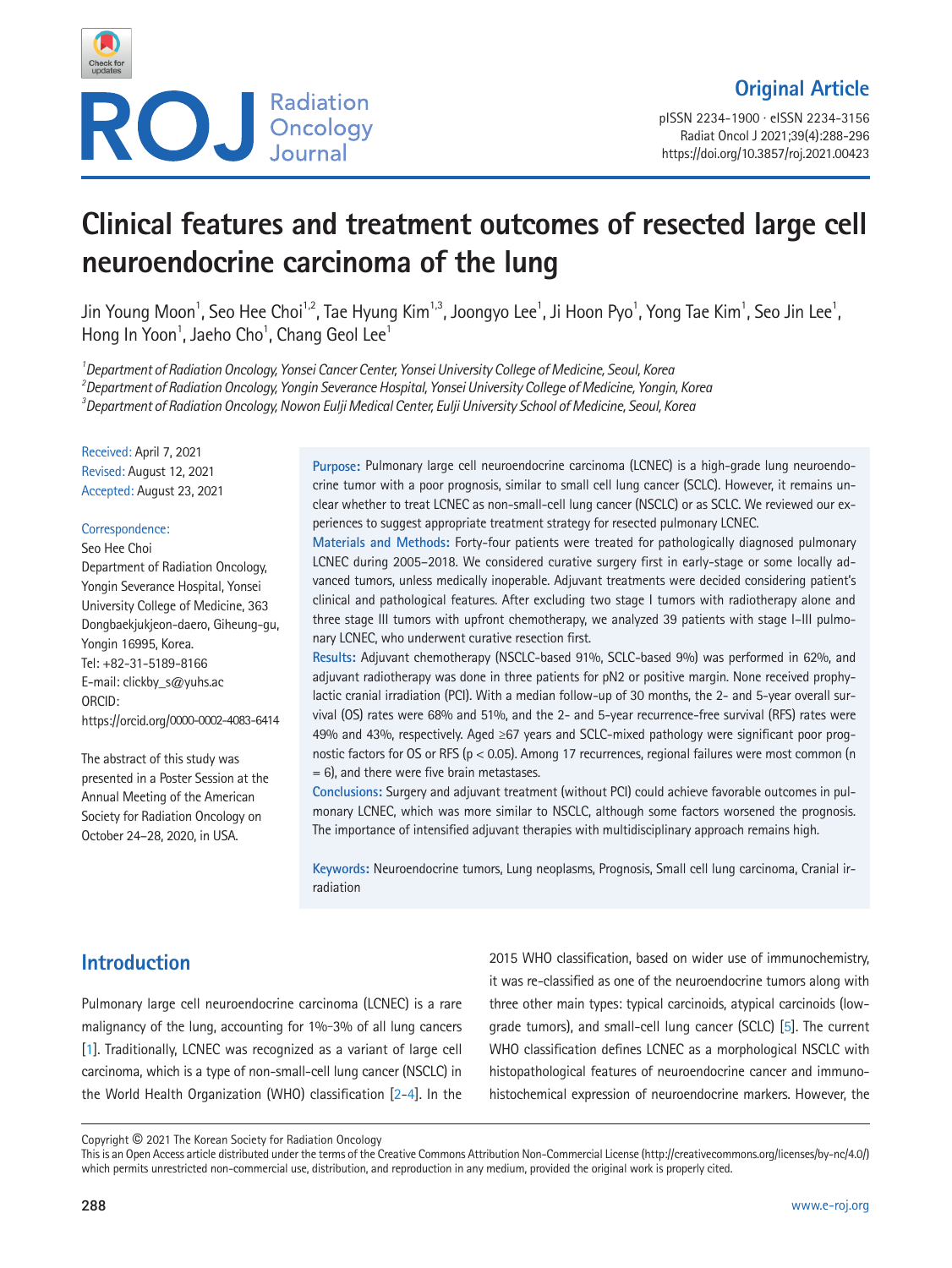survival prognosis is poor, with a high rate of lymph node involvement and distant metastasis, making it more similar to SCLC [\[4\]](#page-7-2).

Due to its low incidence, and the consequent lack of relevant clinical trial data, understanding of the biological characteristics of pulmonary LCNEC is incomplete, and a standard of treatment has not yet been established. The primary recommended treatment for patients with early-stage, resectable pulmonary LCNEC is radical surgery (lobectomy or anatomic resection + mediastinal node dis-section) [\[6](#page-7-4)]. Chemotherapy can be considered after surgery or instead of surgery in cases of advanced disease [\[7\]](#page-7-5). However, the most appropriate regimen (whether to follow the NSCLC-regimen or SCLC regimen) and the schedule of them are still not established, independently of the clinical stage of LCNEC [\[8\]](#page-8-0). Furthermore, the role of radiotherapy as post-operative treatment of local or advanced pulmonary LCNEC remains unclear, but some have suggested its use in the locally advanced disease setting [\[9](#page-7-3)[,10](#page-7-4)]. Some researchers have recently proposed the need for prophylactic cranial irradiation (PCI) for this disease entity, based on its dismal prognosis and its high rate of brain metastasis, similar to SCLC, but a consensus has yet to be reached [\[10](#page-7-4)].

In this study, we reviewed our institutional treatment experience of pulmonary LCNEC, particularly in patients who underwent surgery and received adjuvant therapies after multidisciplinary discussion, with an objective to suggest the most appropriate direction for adjuvant treatment in each patient with resectable pulmonary LCNEC.

## **Materials and Methods**

#### **1. Study design and patient selection**

First, 67 patients who were pathologically diagnosed with pulmonary LCNEC between January 2005 and December 2018 were retrospectively identified from our institutional database. Patients were included if they were diagnosed with this disease entity during this period and completed the entire session of the first treatment in our institution. Patients with distant metastasis at diagnosis ( $n = 19$ ), without definite pathological confirmation of LCNEC  $(n = 2)$ , or who did not receive any cancer treatments any cancer treatments ( $n = 2$ ) were excluded from this study. Finally, 44 patients with localized pulmonary LCNEC were identified. This study was approved by the Institutional Review Board of the Yonsei University Health System (No. 9-2021-0011) and the informed consent was waived.

#### **2. Treatment**

In our institution, treatment policies for patients with pulmonary LCNEC generally coincide with those for NSCLC. The TNM stage is classified based on the 8th edition of the American Joint Committee on Cancer (AJCC) cancer staging system. In early stage (I/II) tumors, as well as in some localized stage III tumors, surgery is considered first, unless there are medical contraindications. For tumors in a locally advanced stage, definitive concurrent chemoradiotherapy (CCRT) is considered first. After surgery, observation or adjuvant treatment comprising chemotherapy and/or radiotherapy is followed depending on pathological reports and stage. The chemotherapy regimen is usually planned according to treatment guidelines for NSCLC (e.g., platinum + gemcitabine/paclitaxel [TP] or platinum + vinorelbine [NP]). For radiotherapy,  $45-54$  Gy is prescribed for adjuvant cases, and 60-66 Gy is prescribed for definitive cases. Elective nodal irradiation or PCI is not usually performed in our institution.

#### **3. Statistical analyses**

Overall survival (OS) and recurrence-free survival (RFS) were calculated from the date of pathological diagnosis of pulmonary LCNEC to the date for each end point. Locoregional failure was defined as recurrence in the same lung or lymph nodes in the hilum, mediastinum, or supraclavicular fossa. Distant failure was defined as failure at another site. Brain metastasis-free survival was defined as the interval between the date of pathological diagnosis and the date of an imaging study (brain magnetic resonance imaging [MRI]) showing evidence of brain metastasis. To compare the brain metastasis rate of LCNEC with that of SCLC, patients diagnosed as limited stage SCLC during the same period in our institution were selected as a control group. We estimated the brain metastasis-free survival rate of patients with LCNEC and patients with SCLC ( $\pm$ PCI), and compared the survival rates to evaluate the need for PCI in LCNEC patients. Survival outcomes were analyzed using the Kaplan-Meier method and log-rank tests. Univariate analysis and multivariate analysis were performed by using Cox regression models. p-values <0.05 were considered significant. Statistical analyses were performed using SPSS statistical software version 25.0 (IBM Corp., Armonk, NY, USA).

### **Results**

#### **1. Patient and treatment characteristics**

Of the 44 patients with pathologic diagnosed and received curative treatments in our institution, 20 patients had stage I, 13 had stage II, and 11 had stage III disease. As our institutional policy, surgical resection was indicated when feasible for each patient with localized LCNEC. Among the 20 patients with stage I tumors, only two patients received definitive radiotherapy alone due to inoperable medical conditions. Among 13 patients with stage II tumors, all re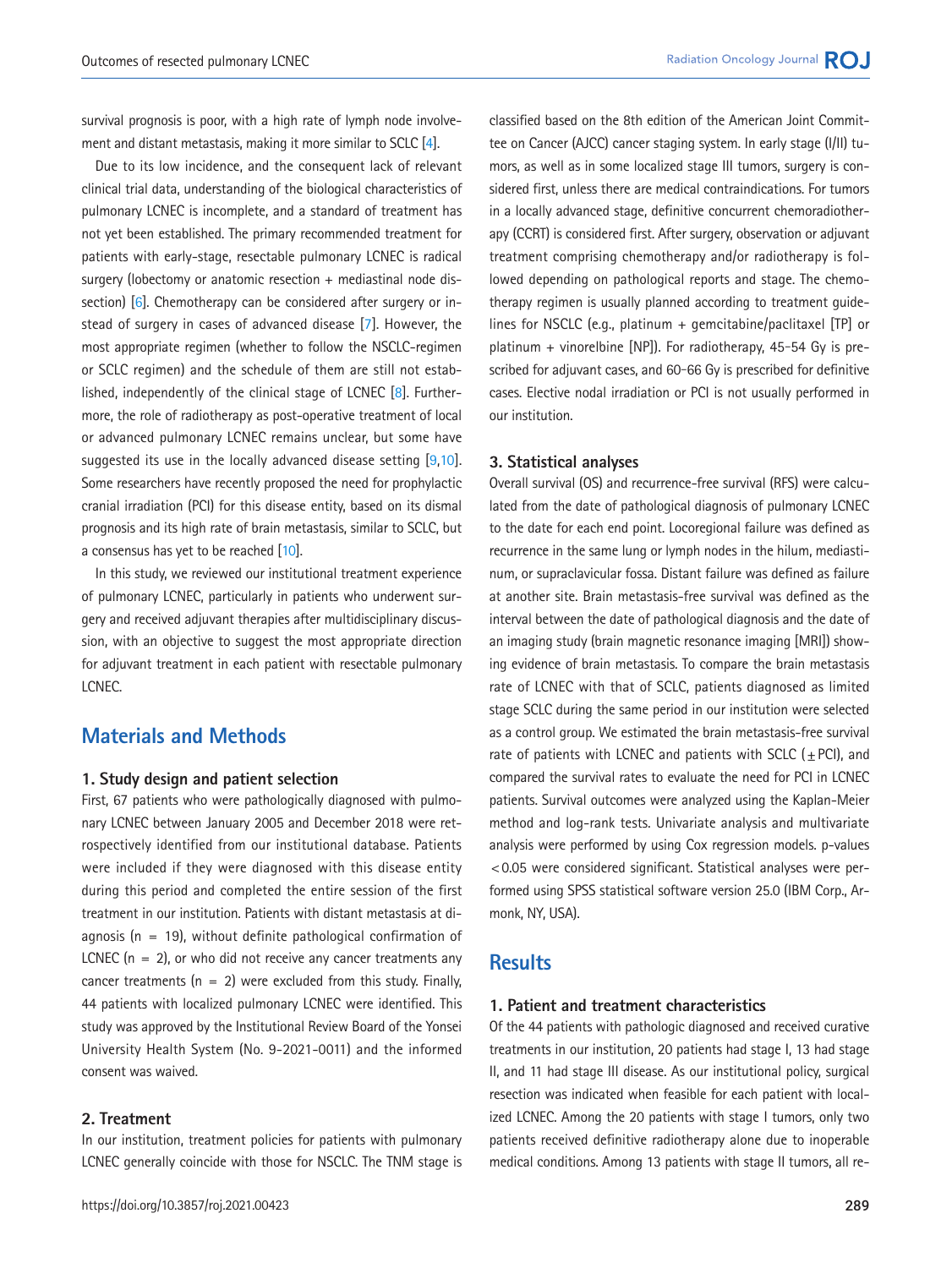ceived upfront surgery (+adjuvant therapy). Among 11 patients with stage III tumors, three patients received definitive CCRT for N3 stage node metastases. The treatment flow diagram is shown in [Fig. 1](#page-2-0). Thus, 39 patients with stage I-III LCNEC  $(I = 18, II = 13, III)$  $= 8$ ) first underwent curative resection of the primary tumor; the treatment outcomes of these patients were analyzed in this study.

Among 44 patients with localized pulmonary LCNEC, 39 patients who underwent curative tumor resection first were included in this study. Baseline clinical characteristics of patients and tumors, and treatment data are shown in [Table 1.](#page-3-0) According to the AJCC cancer staging system, there were 18, 13, and eight patients with tumors at stage I, II, or III, respectively. Most patients (36/39) underwent primary lobectomy with or without mediastinal lymph node dissection, while two underwent wedge resection, and one underwent pneumonectomy. A clear resection margin was achieved in 35 (90%) patients. Among four patients with R1-resected disease, two patients received adjuvant chemotherapy only, one received adjuvant chemotherapy and radiotherapy sequentially (50 Gy in 25 fractions), and one received adjuvant CCRT (51.6 Gy in 24 fractions).

In other R0-resected patients, whether to add adjuvant treatments or which regimen to choose were determined considering the patients' condition and tumor stage after multidisciplinary discussion. For patients with stage IA tumors (pT1N0,  $n = 12$ ), most (n  $=$  10; 83%) did not receive any adjuvant therapy, while 67% of patients with stage IB tumors (pT2N0,  $n = 6$ ) received adjuvant chemotherapy (all NSCLC-based treatment). In patients with stage IIA  $(n = 1)$  or IIB  $(n = 12)$  tumors, most patients  $(n = 11; 85%)$ received adjuvant chemotherapy, which mostly consisted of an NS-CLC-based regimen, excluding two patients in whom an SCLCbased EP regimen was used. In patients with stage IIIA ( $n = 7$ ) or IIIB  $(n = 1)$  tumors, all except one received adjuvant therapy. Adjuvant chemotherapy with or without sequential radiotherapy was performed in six patients with stage IIIA tumors, and adjuvant CCRT was given to one patient with stage IIIB disease. The chemotherapy regimen was all NSCLC-based for stage IIIA disease, and was SCLC-based for stage IIB disease. One patient did not receive any adjuvant therapy for a clearly resected tumor at pT3N1 (IIIA) stage, because cytotoxic chemotherapy was intolerable due to the patient's poor condition. This patient experienced early recurrence only 4 months after surgery. Adjuvant radiotherapy was performed in three patients with stage III tumors, and a median dose of 50 Gy (range, 45 to 54 Gy) was delivered for pN2 disease  $(n = 1)$  or a positive resection margin ( $n = 2$ ). No patient received PCI. Details of adjuvant therapy according to the tumor stage are shown in [Fig. 1](#page-2-0).

#### **2. Survival outcomes and prognostic factors**

The median follow-up time was 30 months (range, 2 to 161 months) from the first diagnosis. In all patients, the 2- and 5-year OS rates were 67.5% and 51.1%, and the 2- and 5-year RFS rates were 49.4% and 42.9%, respectively [\(Fig. 2A\)](#page-4-0). Two-year OS rates were 76.5%, 57.5%, and 62.5% in stage I, stage II, and stage III, respectively [\(Fig. 2B\)](#page-4-0), while the 2-year RFS rates were 76.5%,

<span id="page-2-0"></span>

**Fig. 1.** Treatment flow diagram for eligible patients with localized pulmonary large cell neuroendocrine carcinoma. LCNEC, large cell neuroendocrine carcinoma; NSCLC, non-small-cell lung cancer; RT, radiotherapy; CCRT, concurrent chemo-radiotherapy; CTx, chemotherapy.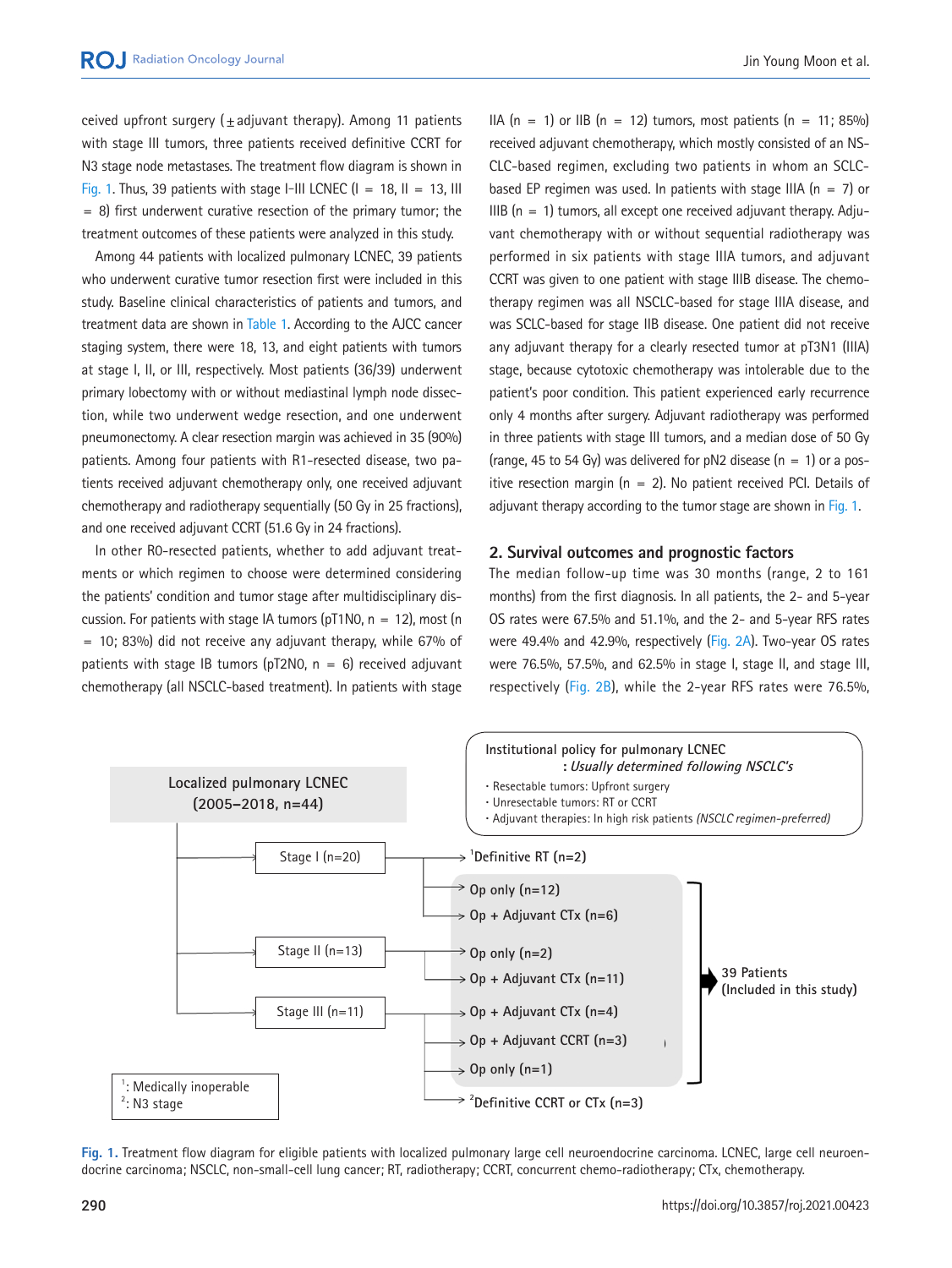#### <span id="page-3-0"></span>**Table 1.** Patient and tumor characteristics

| Characteristic                     | Value      |
|------------------------------------|------------|
| Sex                                |            |
| Male                               | 35 (90)    |
| Female                             | 4(10)      |
| Age (yr)                           | 67 (46-74) |
| Smoking history                    |            |
| Yes                                | 28 (72)    |
| No                                 | 11 (28)    |
| T stage                            |            |
| T1                                 | 17 (43)    |
| T <sub>2</sub>                     | 14 (36)    |
| T <sub>3</sub>                     | 8(21)      |
| T <sub>4</sub>                     | 0(0)       |
| N stage                            |            |
| N <sub>0</sub>                     | 25 (64)    |
| N <sub>1</sub>                     | 7(18)      |
| N <sub>2</sub>                     | 7(18)      |
| N <sub>3</sub>                     | 0(0)       |
| AJCC stage                         |            |
| IA/IB                              | 18 (46)    |
| IIA/IIB                            | 13 (33)    |
| IIIA/IIIB                          | 8(21)      |
| Surgery (primary thoracic surgery) |            |
| Wedge resection                    | 2(5)       |
| Lobectomy                          | 36 (92)    |
| Pneumonectomy                      | 1(3)       |
| Histology                          |            |
| Pure LCNEC                         | 30(77)     |
| NSCLC-mixed                        | 7(18)      |
| SCLC-mixed                         | 2(5)       |
| Lymphovascular invasion            | 20(51)     |
| Perineural invasion                | 3(8)       |
| <b>Resection status</b>            |            |
| R <sub>0</sub>                     | 35 (90)    |
| R1                                 | 4(10)      |
| R <sub>2</sub>                     | 0(0)       |
| Adjuvant radiotherapy              | 3(8)       |
| Dose (Gy)                          | 50 (45-54) |
| Radiotherapy technique             |            |
| 3D-CRT                             | 2          |
| <b>IMRT</b>                        | 1          |
| Adjuvant chemotherapy              | 24 (62)    |
| Chemotherapy regimen               |            |
| NSCLC-based                        | 21(53)     |
| Navelbine + Cisplatin              | 19         |
| Genexol + Neoplatin                | 2          |
| SCLC-based                         | 3(8)       |
| Etoposide + Cisplatin              | 3          |

Values are presented as number (%) or median (range).

AJCC, American Joint Committee on Cancer; LCNEC, large cell neuroendocrine carcinoma; NSCLC, non-small cell lung cancer; SCLC, small cell lung cancer; 3D-CRT, three-dimensional conformal radiotherapy; IMRT, intensity-modulated radiotherapy.

#### 57.5%, and 62.5%, respectively [\(Fig. 2C](#page-4-0)).

In both univariate and multivariate analyses for OS, age ( $\geq 67$ ) years) and pathological subtype (SCLC-mixed) were identified as independently significant prognostic factors ( $p = 0.036$ ; hazard ratio  $[HR] = 2.805$ ; 95% confidence interval [CI], 1.068-7.365 and p = 0.003; HR = 16.125; 95% CI, 2.615-99.434; respectively) [\(Table 2\)](#page-4-1). In patients aged ≥67 years, the 2- and 5-year OS rates were 53.6% and 21.4%, respectively [\(Fig. 3A](#page-4-2)). Patients with LCNEC mixed with SCLC ( $n = 2$ ) died within a year, while 1-year OS rates in patients with pure LCNEC ( $n = 30$ ) and LCNEC mixed with NS-CLC  $(n = 7)$  were 93.1% and 85.7%, respectively [\(Fig. 3B\)](#page-4-2). Two patients (pT3N0 and pT3N2) had SCLC-mixed type tumors, and both received EP chemotherapy. They died at a median of 7.4 months: one due to encephalitis during adjuvant CCRT and another due to interstitial lung disease that was aggravated after four cycles of chemotherapy. In univariate and multivariate analyses for RFS, pathological subtype was also the only significant factor ( $p =$  $0.033$ ; HR = 5.533; 95% Cl, 1.150-26.615).

#### **3. Pattern of failure**

Disease recurrence was observed in 17 (43%) patients at a median of 11.5 months (range, 2 to 111 months) after diagnosis: seven patients (35%) with stage I tumors, seven patients (54%) with stage II tumors, and three patients (27%) with stage III tumors. Most cases were locoregional failures (13/17; 76%) with five simultaneously diagnosed distant failures. Among eight isolated locoregional failures, regional failures were more common  $(n = 6)$  than local failures ( $n = 2$ ). Among four isolated distant failures, three patients experienced brain metastases as a first failure, without any intra-thoracic recurrences (Supplementary Fig. S1).

For the location of locoregional failures, only two cases (15%) recurred within the resection margin or in the same lobe of the lung, while the other 11 cases (85%) were regional node metastasis. The most common site of regional failures was mediastinal lymph nodes  $(n = 7)$ , followed by supraclavicular fossa lymph nodes ( $n = 5$ ) and hilar lymph nodes ( $n = 5$ ). All except one patient had received salvage treatment, but only two are currently alive with disease. Details of patients who underwent any recurrence are shown in [Table 3](#page-5-0).

#### **4. Brain metastasis-free survival**

The 2- and 5-year brain metastasis-free survival rates were 65.1% and 46.3%, respectively, and median survival was 58.8 months. There were five cases of brain metastases that developed as first failure with  $(n = 2)$  or without  $(n = 3)$  other types of recurrence, and one case that developed 5 months after isolated locoregional recurrence. The rate of brain metastasis development was 15% in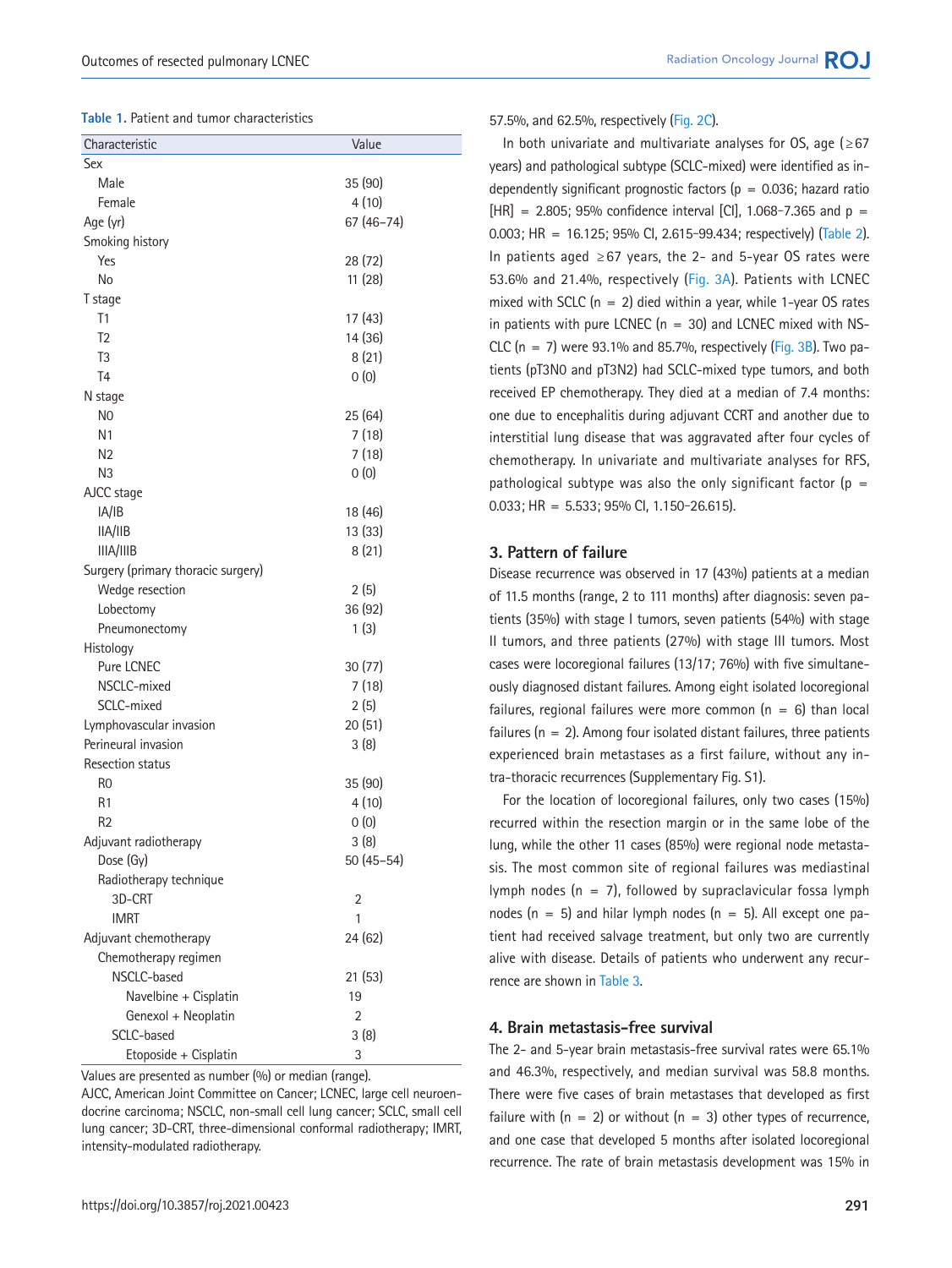<span id="page-4-0"></span>

**Fig. 2.** (A) Kaplan-Meier curves for overall survival (OS) and recurrence-free survival (RFS) in all patients, (B) Kaplan-Meier curves for OS rate based on tumor stage, and (C) RFS rate based on tumor stage.

<span id="page-4-2"></span>

**Fig. 3.** Kaplan-Meier curves for overall survival stratified according to (A) age and (B) pathological subtype. Patients' age is divided into ≥67 years and <67 years, and pathological subtype is divided into three: pure LCNEC, LCNEC mixed with NSCLC, and LCNEC mixed with SCLC. LC-NEC, large cell neuroendocrine carcinoma; NSCLC, non-small-cell lung cancer; SCLC, small-cell lung cancer.

|                              | Univariate analysis    |          | Multivariate analysis |          |
|------------------------------|------------------------|----------|-----------------------|----------|
|                              | HR (95% CI)            | p-value  | HR (95% CI)           | p-value  |
| Age ( $\geq 67$ yr)          | 2.992 (1.166-7.678)    | $0.023*$ | 2.805 (1.068-7.365)   | $0.036*$ |
| Sex (male)                   | $0.483(0.064 - 3.617)$ | 0.479    |                       |          |
| Stage I                      |                        | 0.78     |                       |          |
| Stage II                     | 1.254 (0.473-3.327)    | 0.649    |                       |          |
| Stage III                    | $0.812$ (0.253-2.602)  | 0.726    |                       |          |
| Adjuvant chemotherapy        | $0.962$ (0.397-2.329)  | 0.932    |                       |          |
| Mixed pathology (pure LCNEC) |                        | $0.005*$ |                       | $0.011*$ |
| Mixed with NSCLC             | 1.193 (0.391-3.638)    | 0.756    | 1.348 (0.439-4.144)   | 0.602    |
| Mixed with SCLC              | 21.061 (3.414-129.935) | $0.001*$ | 16.125 (2.615-99.434) | 0.003    |

<span id="page-4-1"></span>**Table 2.** Prognostic factors for overall survivals in patients with resected pulmonary LCNEC

LCNEC, large cell neuroendocrine carcinoma; NSCLC, non-small cell lung cancer; SCLC, small cell lung cancer; HR, hazard ration; CI, confidence interval.

 $*$ p < 0.05.

all patients, and was significantly higher in stage II or III than in stage I tumors—stage I, 6% (1/18); stage II, 23% (3/13); stage III, 25% (2/8). In these six patients, brain metastases developed at a median of 8.5 months after the first diagnosis. In the three cases in which brain metastasis occurred as an isolated first failure, the interval was a median of 6.2 months, which was shorter than in the rest of the patients (median 10.8 months). However, with salvage treatments, including surgery and adjuvant radiotherapy, the survival time of these patients after the diagnosis of brain metastasis was longer than that of the rest of the patients (median 7.5 vs. 5.4 months) (Table 3).

The brain metastasis rate between LCNEC and corresponding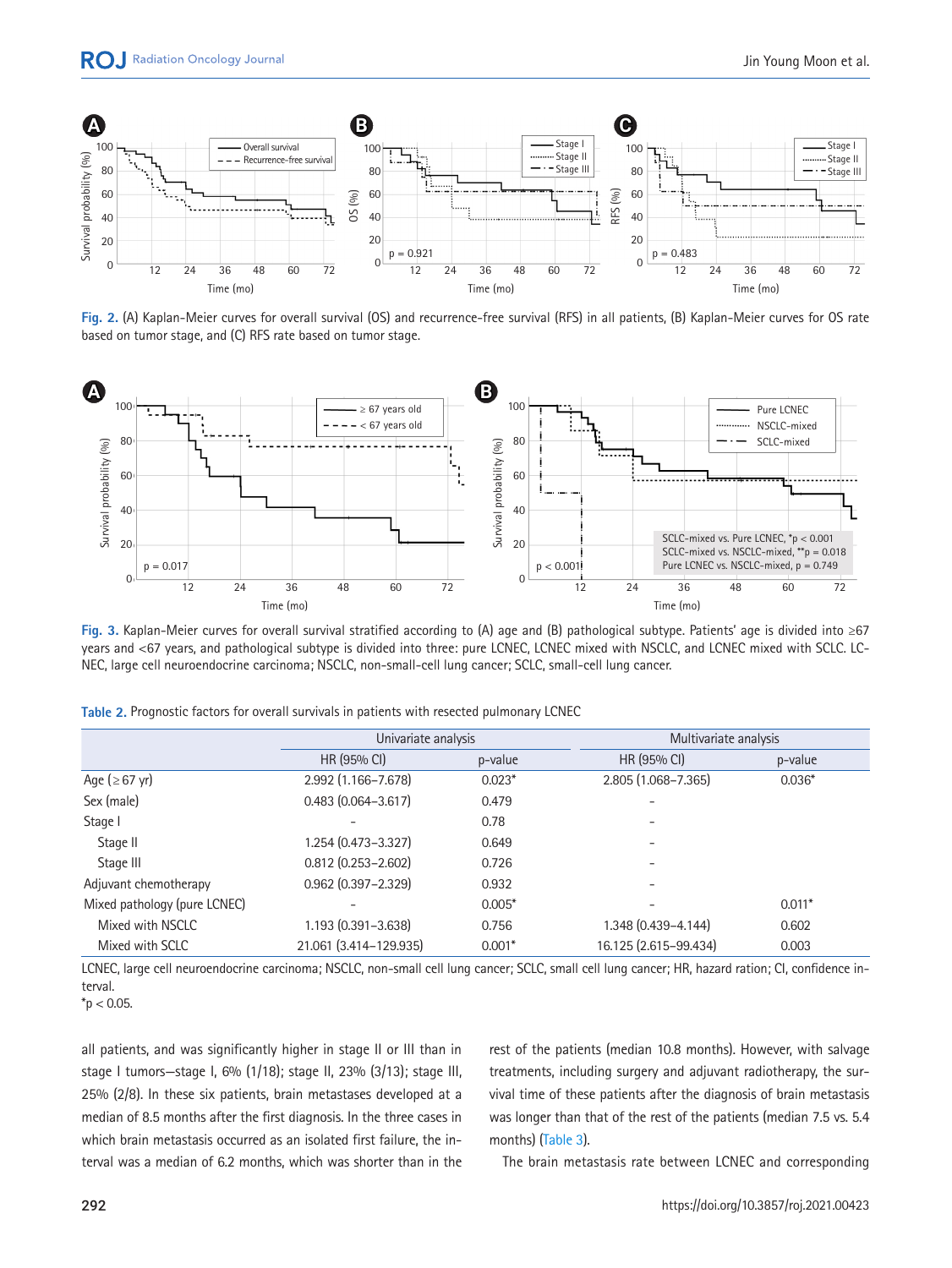<span id="page-5-0"></span>

| ¢<br>)                                                                                |
|---------------------------------------------------------------------------------------|
|                                                                                       |
| $\mathsf{I}$                                                                          |
| Ś                                                                                     |
|                                                                                       |
|                                                                                       |
| ¢                                                                                     |
| ֖֖֖֖֖֖֖֧ׅ֪ׅ֖֧֪֪ׅ֖֧֚֚֚֚֚֚֚֚֚֚֚֚֚֚֚֚֚֚֚֚֚֚֚֚֬֝֝֓֞֝֬                                     |
|                                                                                       |
| ことのキャッ                                                                                |
| ֖֖֖֚֚֚֚֚֬                                                                             |
|                                                                                       |
|                                                                                       |
| ֖֖֖֖֖֧ׅ֖֧֖֧֚֚֚֚֚֚֚֚֚֚֚֚֚֚֚֚֚֚֚֚֚֚֚֚֚֚֚֚֚֚֬֝֝֓֞֝֬                                      |
| i<br>֦֦֖֖֖֖֖֖֖֖֖֖ׅ֖֖֖֖֖֖֚֚֚֚֚֚֚֚֚֚֚֚֚֚֚֚֚֚֚֚֚֡֝֝֝֝֝                                   |
|                                                                                       |
|                                                                                       |
|                                                                                       |
|                                                                                       |
| <b>Q</b> מסמווי אי                                                                    |
| <b>CONDITION</b>                                                                      |
|                                                                                       |
|                                                                                       |
|                                                                                       |
|                                                                                       |
|                                                                                       |
|                                                                                       |
| j                                                                                     |
|                                                                                       |
|                                                                                       |
|                                                                                       |
|                                                                                       |
|                                                                                       |
|                                                                                       |
|                                                                                       |
|                                                                                       |
|                                                                                       |
|                                                                                       |
|                                                                                       |
|                                                                                       |
|                                                                                       |
|                                                                                       |
|                                                                                       |
|                                                                                       |
|                                                                                       |
|                                                                                       |
|                                                                                       |
| ֧֖֖֖֖֖֖֖֖֧֧֪֧֪֧֪֧֪֧֪֧֧֚֚֚֚֚֚֚֚֚֚֚֚֚֚֚֚֚֚֚֚֚֚֚֚֚֚֚֝֝֓֞֓֝֓֬֓֝֬֓֬֝֓֬֝֓֬֝֓֬֝֬֝֬֝֬֝֬֝֬֝֬֝֬ |
|                                                                                       |
|                                                                                       |
| Ó                                                                                     |
| ;<br>;                                                                                |
|                                                                                       |
| Jole 3                                                                                |
|                                                                                       |
| ī                                                                                     |
|                                                                                       |

 $\widehat{\omega}$ 

| no.            |             |                   | Patients Sex/Age Stage <sup>a)</sup> Pathology | Primary site                                                         | Resection<br>lew    | rgin status treatment<br>Adjuvant | Recurrence site                                                                                                                                                                                                                                                                                                                                                                                                                                                                                                                                                                                                                                                                                                                                                              | recurrence<br>Local | interval (m)<br>Recurrence | metastasis<br>Brain | treatment<br>Salvage     | SS             | Current<br>status |
|----------------|-------------|-------------------|------------------------------------------------|----------------------------------------------------------------------|---------------------|-----------------------------------|------------------------------------------------------------------------------------------------------------------------------------------------------------------------------------------------------------------------------------------------------------------------------------------------------------------------------------------------------------------------------------------------------------------------------------------------------------------------------------------------------------------------------------------------------------------------------------------------------------------------------------------------------------------------------------------------------------------------------------------------------------------------------|---------------------|----------------------------|---------------------|--------------------------|----------------|-------------------|
|                |             | ≤                 | LCNEC                                          | RUL                                                                  | Negative            | I.                                | Multiple lung, Multiple bone                                                                                                                                                                                                                                                                                                                                                                                                                                                                                                                                                                                                                                                                                                                                                 | z                   | $\supseteq$                | z                   |                          | ما             | goo               |
|                |             | ⋖                 | LCNEC                                          | RMI                                                                  | Vegative            | I.                                | Brain                                                                                                                                                                                                                                                                                                                                                                                                                                                                                                                                                                                                                                                                                                                                                                        | z                   | 4                          |                     | Surgery                  |                | SOO               |
|                |             |                   | LCNEC                                          | RUL                                                                  | <b>degative</b>     | Ţ                                 | Mediastinal/SCFLN                                                                                                                                                                                                                                                                                                                                                                                                                                                                                                                                                                                                                                                                                                                                                            | z                   | 26                         |                     | č                        | 士              | goo               |
|                | <b>M/59</b> | ≃                 | NSCLC-mixed                                    | RUL                                                                  | Vegative            | CTx (NP)                          | LLL, Mediastinal/Hilar/SCF LN                                                                                                                                                                                                                                                                                                                                                                                                                                                                                                                                                                                                                                                                                                                                                | z                   | 113                        | z                   | č                        | $\overline{2}$ | SOO               |
|                | M/68        | B                 | NSCLC-mixed                                    | RUL                                                                  | Vegative            |                                   | 긅                                                                                                                                                                                                                                                                                                                                                                                                                                                                                                                                                                                                                                                                                                                                                                            | z                   | ო                          |                     | č                        | ₽              | goo               |
| ഗ              | <b>M/70</b> | ≃                 | LCNEC                                          | RLI                                                                  | legative            |                                   | Pleural seeding                                                                                                                                                                                                                                                                                                                                                                                                                                                                                                                                                                                                                                                                                                                                                              | z                   |                            | z                   | Č                        | $\mathbf{\Xi}$ | <b>DOD</b>        |
|                | M/46        | $\mathbf{\Omega}$ | LCNEC                                          | 늹                                                                    | <b>degative</b>     | $Cix$ (TP)                        | Mediastinal LN                                                                                                                                                                                                                                                                                                                                                                                                                                                                                                                                                                                                                                                                                                                                                               | z                   | ಸ                          | z                   | Surgery                  | 26             | goo               |
| $\infty$       | <b>M/69</b> | ≌                 | LCNEC                                          | $LU + NI^a$ IN                                                       | legative            | Ctx(NP)                           | Bronchus, Liver                                                                                                                                                                                                                                                                                                                                                                                                                                                                                                                                                                                                                                                                                                                                                              | z                   | $\overline{5}$             | z                   |                          | 8              | goo               |
| თ              | M/72        | $\mathbf{m}$      | LCNEC                                          | $RML + N1a$ LN                                                       | Vegative            | CTx (EP)                          | Hilar/Mediastinal/SCFLN                                                                                                                                                                                                                                                                                                                                                                                                                                                                                                                                                                                                                                                                                                                                                      | z                   | $\simeq$                   | z                   | Ğ                        | 24             | goo               |
| $\overline{C}$ | M/54        | $\cong$           | <b>CNEC</b>                                    | <b>TANTIT</b>                                                        | Vegative            | CTx (NP)                          | Hilar/Mediastinal LN                                                                                                                                                                                                                                                                                                                                                                                                                                                                                                                                                                                                                                                                                                                                                         | ᡔ                   | တ                          |                     | Salvage CCRT             | 51             | goo               |
| Ξ              | <b>M/66</b> | $\cong$           | LCNEC                                          |                                                                      | <b>degative</b>     | CTx (EP)                          | Brain                                                                                                                                                                                                                                                                                                                                                                                                                                                                                                                                                                                                                                                                                                                                                                        | z                   | ဖ                          |                     | <b>GKS/CTx</b>           | ₹              | AVID              |
| ≌              | <b>M/69</b> | $\cong$           | NSCLC-mixed RUL + N1 <sup>a)</sup> LN          |                                                                      | <b>degative</b>     | Ctx(NP)                           | RLL, Brain                                                                                                                                                                                                                                                                                                                                                                                                                                                                                                                                                                                                                                                                                                                                                                   | z                   |                            |                     | Surgery + postop RT, CTx | <u>്</u>       | goo               |
| ≌              | M/61        | $\cong$           |                                                | VSCLC-mixed RML + N1 <sup>a)</sup> LN                                | Vegative            | Ctx (NP)                          | LUL, Hilar/Mediastinal/SCF LN                                                                                                                                                                                                                                                                                                                                                                                                                                                                                                                                                                                                                                                                                                                                                | z                   | 24                         | z                   | č                        | ₽              | AVID              |
| 4              | M/73        | ≦                 | LCNEC                                          | LLL + N <sub>1ª</sub> LN                                             | <b>Jegative</b>     | $\bar{1}$                         | LUL, Hilar/Mediastinal LN, Brain                                                                                                                                                                                                                                                                                                                                                                                                                                                                                                                                                                                                                                                                                                                                             |                     | 4                          |                     | $CIX + RT$               | 4              | goo               |
| c              | M/52        | $\leqq$           | LCNEC                                          | $LU + NZ^a IN$                                                       | legative            | CTx (NP)<br>$+ RT$                | Brain                                                                                                                                                                                                                                                                                                                                                                                                                                                                                                                                                                                                                                                                                                                                                                        | z                   | $\overline{C}$             |                     | Surgery + postop RT      | 57             | goo               |
| $\frac{6}{1}$  | <b>M/62</b> | $\triangleq$      | LCNEC                                          | RML/RLL + N2 <sup>a)</sup> LN                                        | legative            | CTx (NP)                          | 늹                                                                                                                                                                                                                                                                                                                                                                                                                                                                                                                                                                                                                                                                                                                                                                            |                     | 4                          | z                   | Salvage CCRT             | $\overline{5}$ | <b>BOO</b>        |
| $\overline{1}$ | M/63        | ≌                 | LCNEC                                          | <b>RUL</b>                                                           | Positive            | $C[x]$ $(IP)$                     | Hematogenous lung metastasis                                                                                                                                                                                                                                                                                                                                                                                                                                                                                                                                                                                                                                                                                                                                                 | z                   | $\overline{1}$             | z                   | ï                        | $\overline{1}$ | <b>AWD</b>        |
|                |             |                   |                                                | Platinum; TP, Paclitaxel + Platinum; EP, Etoposide + Platinum; OS, d | pvivuuz ll survival |                                   | LCNEC, large cell neuroendocrine carcinoma; NSCLC, non-small-cell lung cancer; RUL, right upper lobe; RML, right middle lobe; RLL, right lower lobe; LUL, left upper lobe; LLL, left lower lobe; LN, lymph<br>node, SCF, supraclavicular fossa; CTx, chemotherapy; CCRT, concurrent chemo-radiotherapy; RT, radiotherapy, BKS, Gamma Knife surgery; DOD, died of disease; AWD, alive with disease; NP, Vinorelbine +<br>a all tumors were staged according to the 8th American Joint Committee on Cancer (AJCC) cancer staging system (N1, metastasis in ipsilateral peribronchial and/or ipsilateral hilar lymph nodes and in-<br>trapulmonary nodes, including involvement by direct extension; N2, metastasis in ipsilateral mediastinal and/or subcarinal lymph node(s). |                     |                            |                     |                          |                |                   |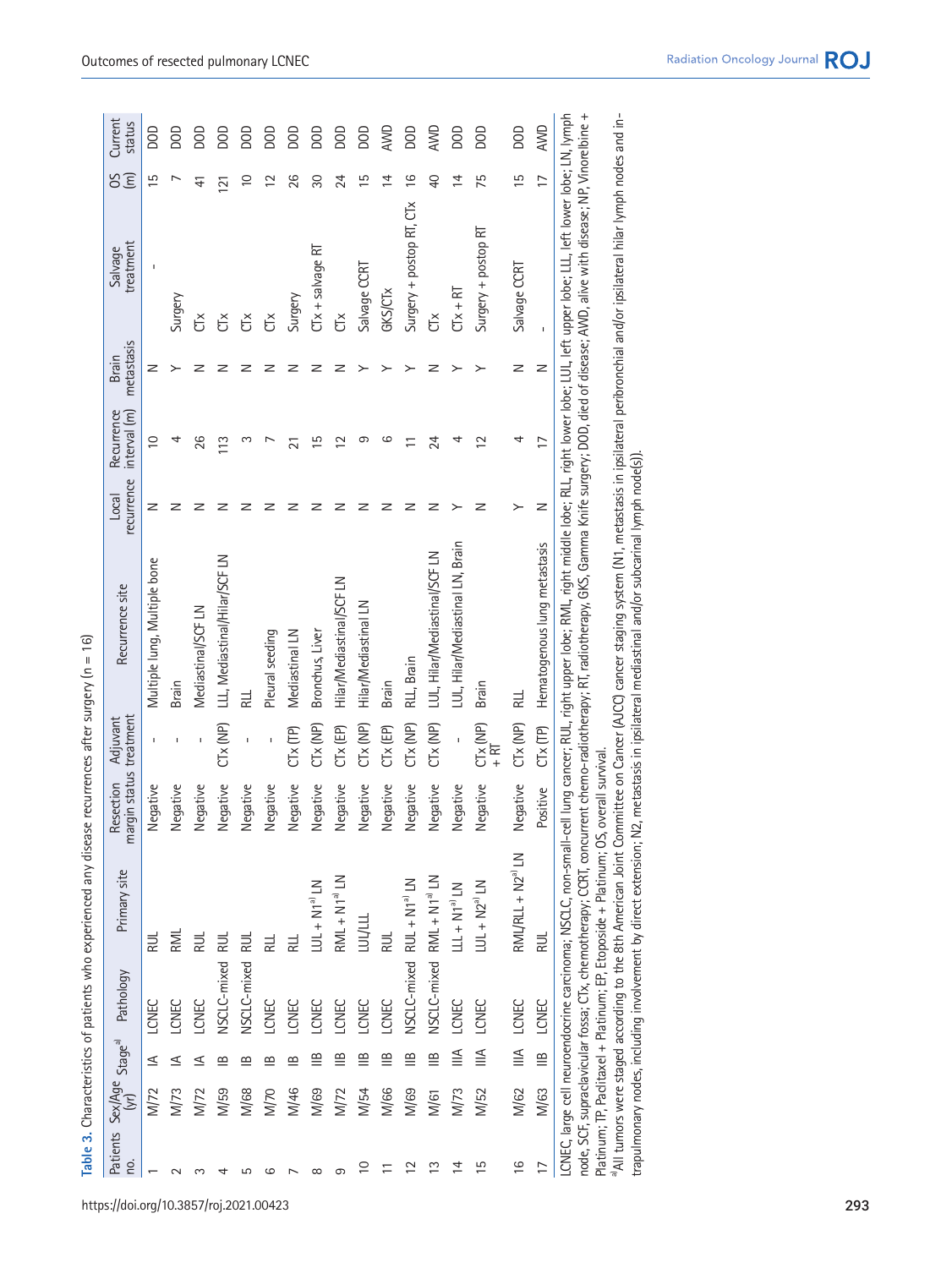SCLC cohorts are available in Supplementary Table S1 and Fig. S2. The overall brain recurrence rates were 15.4 % (LCENC cohort,  $n =$ 39) and 24.1 % (SCLC cohort,  $n = 108$ ). The 2-year and 5-year brain metastasis-free survival rates were 62.1% and 46.3% and 51.2% and 21.4%, respectively. The brain metastasis-free survival rate was significantly better in the LCNEC cohort than in the SCLC cohorts ( $p = 0.028$ ). In subgroup analysis, the brain metastasis-free survival rate was significantly better in LCNEC patients than in SCLC patients with or without PCI ( $p = 0.028$ ) (LCNEC vs. SCLC without PCI,  $p = 0.010$ ; LCNEC vs. SCLC with PCI,  $p = 0.130$ ; and SCLC with PCI vs. SCLC without PCI,  $p = 0.068$ ) (Supplementary Fig. S2).

## **Discussion and Conclusion**

In this study, we achieved favorable survival outcomes with surgical resection and appropriate adjuvant therapies in keeping with NSCLC protocols. Survival outcomes were comparable or better than those of previous studies [4,[9,11,12](#page-8-1)] [\(Table 4](#page-6-0)). Despite smaller study populations, some factors, such as older age and mixed histology, were significantly associated with prognosis. Brain metastasis rate and brain metastasis-free survival rate were significantly better than those for SCLC, with or without PCI. Notwithstanding, older age, primary location (main bronchus), and no adjuvant chemotherapy have been shown to exhibit significant associations with poor prognosis in previous studies [7,10].

LCNEC has been regarded as a disease entity that shows features of both NSCLC and SCLC. As reported in SEER data, the 1-, 2-, and 4-year OS rate in patients with resectable pulmonary LCNEC was 76%, 56%, and 41%, respectively, which were similar to that of other types of large cell carcinoma and was different from SCLC [4]. In our study, the 2- and 5-year OS rates were 68% and 51%, respectively, which were slightly better than that reported before. According to recent studies, the clinical presentation of LCNEC appears to be similar to that of another high-grade neuroendocrine pulmonary tumor, SCLC, with some exceptions. Primary LCNECs tend to be located peripherally rather than centrally, and presenta-

<span id="page-6-0"></span>**Table 4.** Comparison of overall survival rates with previous studies

|                             |      | Overall survival (%) |      |                 |
|-----------------------------|------|----------------------|------|-----------------|
|                             | 1 vr | 2 yr                 | 3 yr | 5 <sub>yr</sub> |
| Our study                   | 92.2 | 67.5                 | 58.3 | 51.1            |
| SEER database [11]          | 74.5 | 55.8                 | 46.7 | NА              |
| Jin et al. $[9]$            | ΝA   | ΝA                   | 50.7 | 41.2            |
| Varlotto et al. [4] (pT1N0) | 90   | 76                   | 60   | NА              |
| Kinslow et al. [12]         | ΝA   | 61                   | ΝA   | ΝA              |

SEER, Surveillance, Epidemiology, and End Results; NA, not available.

tion of LCNECs with early-stage (I/II) disease is more common than for SCLC (25% vs.  $<$  5%) [\[13](#page-8-2)]. Thus, patients with LCNEC more commonly undergo resection. In the US SEER database [4], clinical, histopathological, and biological features as well as survival rates of patients with resected LCNEC are more similar to those of other large cell carcinomas than to those of SCLC. On the other hand, according to recent population-based studies [\[12](#page-8-1)[,14](#page-8-3)], it has been suggested that LCNEC, particularly in the advanced stage, may behave more similarly to SCLC. These observations should be taken into account when deciding on a treatment regimen.

Due to the rarity of LCNEC, there are no large randomized trials that define an optimal treatment approach [\[15](#page-8-4)]. Treatment recommendations are based on extrapolation from approaches used in patients with SCLC and NSCLC and the established literature, which is primarily retrospective in nature. Surgical resection is usually indicated, when feasible, for patients with early-stage LCNEC, and CCRT followed by additional cycles of chemotherapy can be considered, similar to limited stage SCLC, for patients with positive mediastinal nodes after resection and for those with unresectable stage III disease. Because of poor prognosis after surgery, extensive adjuvant therapies may be indicated in LCNEC. While additional adjuvant chemotherapy might contribute to improved survival [\[15](#page-8-4)[-19\]](#page-8-5), the role of adjuvant radiotherapy remains unclear [9]. Optimal systemic treatment has not been adequately established [\[20\]](#page-8-6). Moreover, in the American Society of Clinical Oncology guidelines, either the SCLC regimen or the same regimen as for NSCLC is advised for LC-NEC. However, SCLC-type chemotherapy is considered by expert opinion to be most appropriate [\[21](#page-8-7)], as LCNEC appears to respond similarly to SCLC according to several observational and genomic studies [\[22](#page-8-8)[-24](#page-8-9)]. Notwithstanding, recent studies have reported a low response rate or higher resistance to SCLC-type chemotherapy [1[,25](#page-8-10)[-28\]](#page-8-11). To date, with no standard regimen, although SCLC regimens can be considered in advanced diseases, NSCLC regimens may also be reasonable alternatives.

Patterns of failure in our patients were distinguishable from those of NSCLC [\[29](#page-8-12)[,30\]](#page-8-13). Regarding recurrence location, a few cases (13%) involved recurrence at resection margins or the same lobe of the lung. A high rate of recurrence (approximately 50%) occurred at the surgical stump in NSCLC, even though all of the patients had a clear resection margin. All cases of regional lymph node recurrence included the mediastinal lymph node area (with or without hilar lymph nodes), and supraclavicular lymph node recurrence was also more common than that in NSCLC (29.4% vs. 8%–10%). Contralateral lung metastasis, distant metastasis, and brain metastasis even as a first recurrence were common in our LCNEC cohort. Our results for patterns of failure in LCNEC patients highlight difficulties with salvage treatments and the need for intensified adjuvant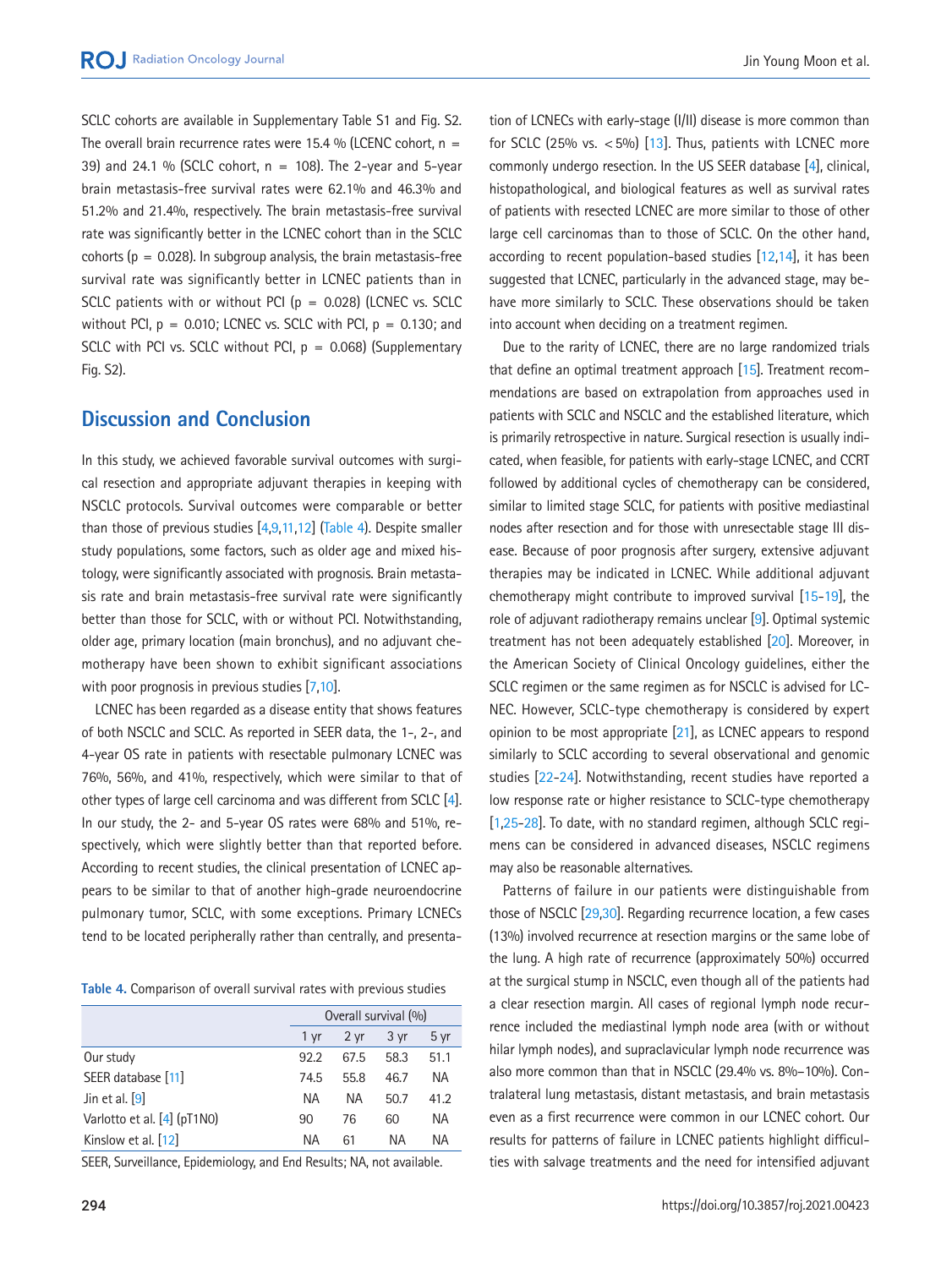treatment strategies, even after clear resection.

A significant difference in the management of LCNEC and SCLC is that PCI is recommended for many patients with SCLC, but not for those with LCNEC. Multiple large meta-analyses have shown an increase in survival as well as a decrease in brain metastases in patients with limited-stage SCLC receiving PCI. However, there are still controversies about the application of PCI for pulmonary LC-NEC [15]. In our study, the rate of brain metastasis was 15%, and was higher for stage II/III tumors than for stage I disease. It was lower than that previously reported for patients with SCLC [\[31](#page-8-16)]. Even in our sub-analyses, the brain metastasis-free survival rate was significantly higher in LCNEC patients than in SCLC patients, regardless of the use of PCI ( $p = 0.028$ ). On the other hand, in other population studies, the rates of brain metastases were higher in LCNEC than in SCLC (increasing in stage IV disease), suggesting the need for PCI in LCNEC. One possible contribution to this discrepancy is that our study only included relatively early-stage tumors for which surgery was indicated. Therefore, the brain metastasis rate was low, and the metastatic brain lesions could be treated locally, without a critical effect on prognosis.

There were some limitations to our study. Although our patients were followed-up for a long period, the number of patients was insufficient to arrive at a definite conclusion. In particular, there have been some discrepancies in the chemotherapy regimen in our institution. Except that the SCLC-based regimen was selected in a few patients with SCLC-mixed pathology, the NSCLC-based regimen was generally chosen. Second, the prognosis of stage II and III disease were reversed in some points. This might be due to the exclusion of stage III patients who had supraclavicular lymph nodes at diagnosis (and were thus expected to show a poor prognosis) and received CCRT instead of surgery. A follow-up study of a larger number of patients would be helpful.

Despite these limitations, our study had several strengths. In our study, the 2- and 5-year OS rates were favorable, compared to available data. This may be due to curative resection of localized pulmonary LCNEC and sufficient adjuvant therapies after multidisciplinary discussion. Furthermore, our data suggest that patients with mixed histology with SCLC are expected to have poor prognosis. In general, a pathology indicating combined SCLC has been reported to show a poor prognosis, similar to SCLC, as well as chemo-resistance [\[32\]](#page-8-17). Also, SCLC-based chemotherapy might be too toxic without contributing to survival improvement. Although more studies including a larger number of patients are needed, our findings suggest that SCLC-based chemotherapy might not necessarily be a good alternative for pulmonary LCNEC.

In conclusion, treatment outcomes for patients with LCNEC that underwent surgical resection were more favorable than those reported in historical data of limited stage SCLC and similar to those of NSCLC. However, the importance of using intensified adjuvant therapies remains high, because failure patterns mostly involved regional failure or distant metastasis at the first recurrence, rather than local failure. New chemotherapy regimens or mediastinal radiotherapy might be alternatives, although SCLC-type chemotherapy remains questionable, according to our results. Early application of PCI did not appear to be necessary. Although further studies in a larger number of patients with resectable, as well as unresectable LCNEC, are warranted, our findings yield insight into suitable treatment approaches for LCNEC.

# **Conflict of Interest**

No potential conflict of interest relevant to this article was reported.

## **Acknowledgements**

This study was supported by a faculty research grant of Yonsei University College of Medicine for (No. 6-2020-0115).

# **Supplementary Materials**

Supplementary materials can be found via https://doi.org/10.3857/ roj.2021.00423.

## <span id="page-7-2"></span>**References**

- <span id="page-7-0"></span>1. Fasano M, Della Corte CM, Papaccio F, Cia[rdiello F, Morgillo F.](https://doi.org/10.1097/jto.0000000000000589)  [Pulmonary large-cell neuroendocrine carcinoma: from epidemi](https://doi.org/10.1097/jto.0000000000000589)[ology to therapy. J Thorac Oncol 2015;10:1133](https://doi.org/10.1097/jto.0000000000000589)–41.
- <span id="page-7-1"></span>2. [Brambilla E, Travis WD, Colby TV, Corrin B, Shimosato Y. The new](https://doi.org/10.1183/09031936.01.00275301)  [World Health Organization classification of lung tumours. Eur](https://doi.org/10.1183/09031936.01.00275301)  [Respir J 2001;18:1059–](https://doi.org/10.1183/09031936.01.00275301)68.
- <span id="page-7-5"></span>3. [Beasley MB, Brambilla E, Travis WD. The 2004 World Health Or](https://doi.org/10.1053/j.ro.2005.01.001)[ganization classification of lung tumors. Semin Roentgenol](https://doi.org/10.1053/j.ro.2005.01.001) [2005;40:90](https://doi.org/10.1053/j.ro.2005.01.001)–7.
- <span id="page-7-6"></span>4. [Varlotto JM, Medford-Davis LN, Recht A, et al. Should large cell](https://doi.org/10.1097/jto.0b013e318217b6f8)  [neuroendocrine lung carcinoma be classified and treated as a](https://doi.org/10.1097/jto.0b013e318217b6f8)  [small cell lung cancer or with other large cell carcinomas? J Tho](https://doi.org/10.1097/jto.0b013e318217b6f8)[rac Oncol 2011;6:1050–](https://doi.org/10.1097/jto.0b013e318217b6f8)8.
- <span id="page-7-3"></span>5. [Travis WD, Brambilla E, Burke AP, Marx A, Nicholson AG. Intro](https://doi.org/10.1097/jto.0000000000000663)[duction to the 2015 World Health Organization classification of](https://doi.org/10.1097/jto.0000000000000663)  [tumors of the lung, pleura, thymus, and heart. J Thorac Oncol](https://doi.org/10.1097/jto.0000000000000663) [2015;10:124](https://doi.org/10.1097/jto.0000000000000663)0–2.
- <span id="page-7-4"></span>6. Shah MH, Goldner WS, Halfdanarson TR, et al. NCCN guidelines